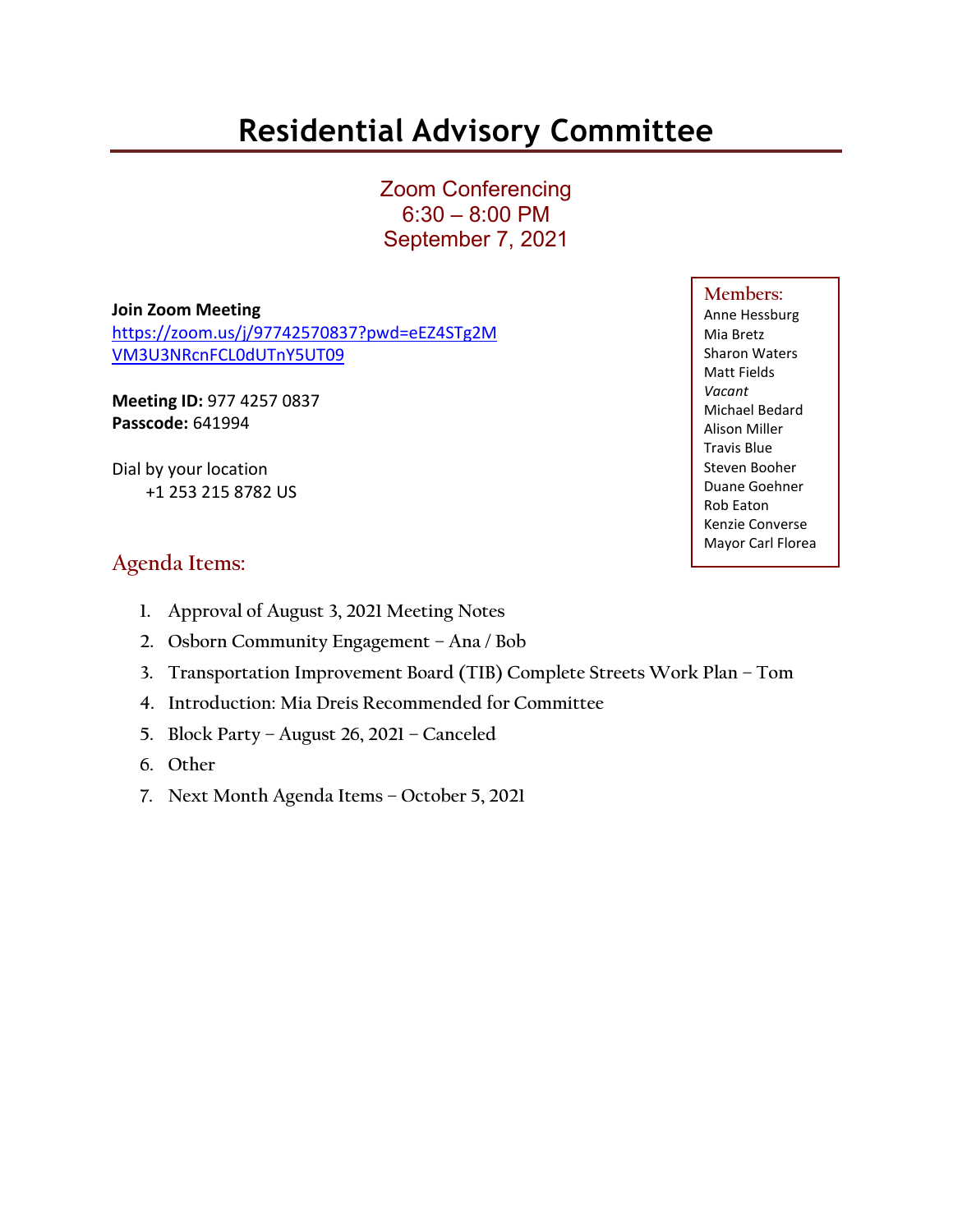# **Residential Advisory Committee (RAC) Meeting Notes – August 3, 2021**

**Committee Attendance:** Anne Hessburg, Mia Bretz, Sharon Waters, Matt Fields, Aidan Ringel, Alison Miller, Travis Blue, Steven Booher, Travis Blue, Duane Goehner, Mayor Florea, Tom Wachholder, Christie Voos, Ana Cortez, Amber Chittim, Bob Stowe, and Deputy Chief Nalle.

The July 6, 2021 meeting notes were approved by the Committee.

#### **1. Osborn Community Engagement**

Bob Stowe reviewed results of public outreach as well as the revised concepts based on recommendations collected from outreach. Next steps will be to continue public outreach. Concerns were voiced regarding maintenance of the property in the meantime; the response was that for any of the concepts there should be some sort of interim property maintenance. Ana shared possible ideas to reach out to more members of the community. Ideas such as radio ads that will help reach out to the Hispanic community as well as attempts to contact members of Colville Tribe and help get them involved. Ana also reviewed possible ideas for interim uses of Osborn property.

- YMCA possible daycare drop-off and/or youth center
- UV Cares Mental Health requests to use administrative office. Becki Subido from UV Cares discussed the need for space to help with meeting place for patients or even a way for patients to connect with access to internet.
- Leavenworth Summer Theater

Committee had questions on what this process would look like and who would make the decision on what groups get the space. Ana explained this is just to start the discussion and there is still a need to figure out the risks with short term usage.

### **2. Transportation Improvement Board (TIB) Complete Streets Work Plan**

Tom went over what Complete Streets are and what they would look like.

- Streets for everyone, including all people, all modes of travel.
- Streets designed and operated to prioritize safety, comfort, access to all destinations.
- Streets that make it easy to cross the street, walk to shops, walk or bike to work or school, move actively with assistive devises, allow buses to run on time, and make it safe for people to walk or move actively from bus stops or train stations.

Tom shared a presentation that reviewed the previous \$250,000 TIB funds that were awarded to the City in 2017 and went toward the Pine Street Phase 1 Pedestrian Upgrades project. This presentation also went over what the TIB Complete Streets Work Plan could include and a project that should be a focus.

- Fill Sidewalk Gaps
- Sidewalk Addition Orchard Street
- Sidewalk Addition Commercial Street and Scholze Street
- Multi-Modal Trail Pedestrian Trail Extension at North Road
- Multi-Modal Pedestrian Trail Chumstick Hwy to Titus Road